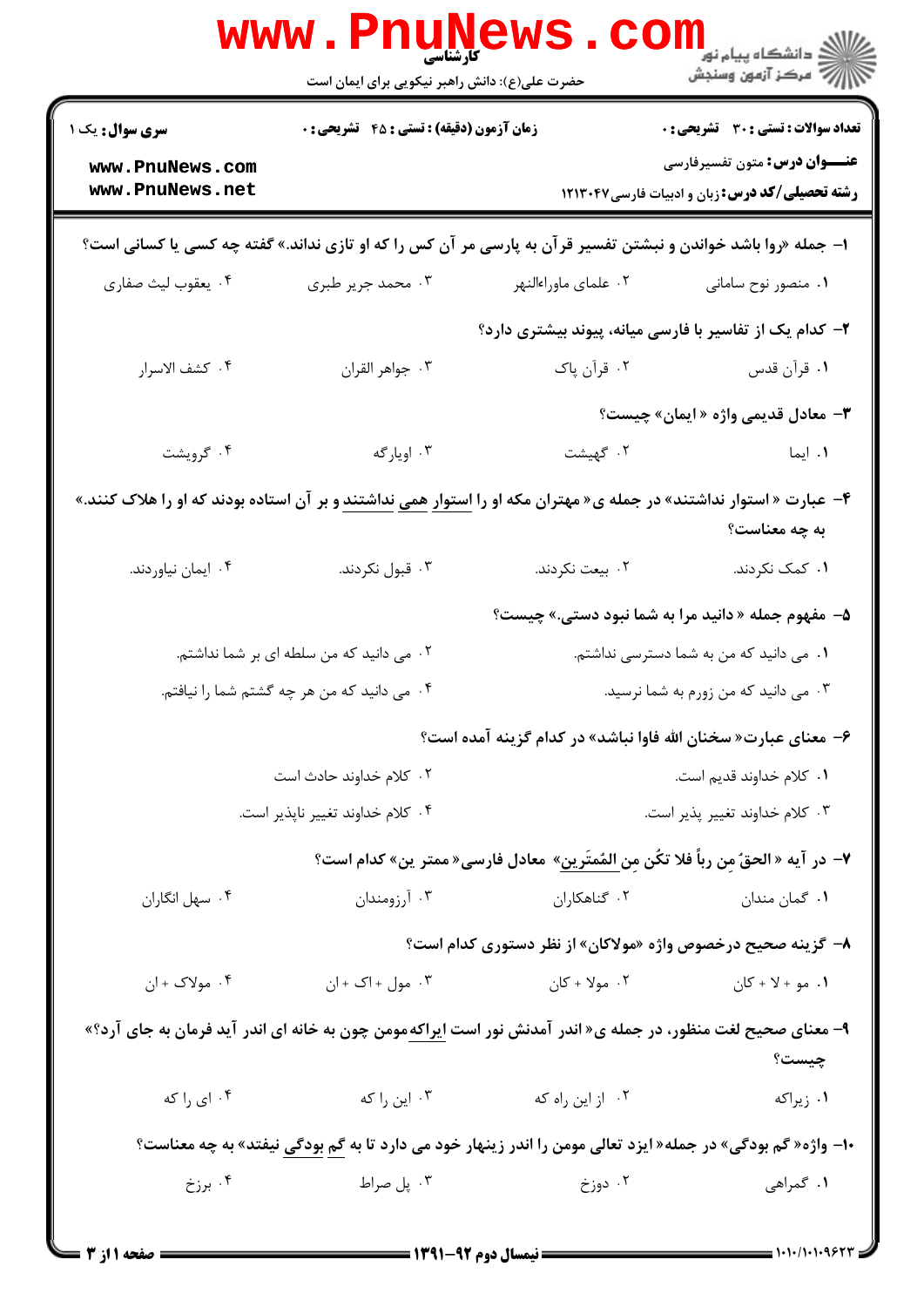|                                    | <b>www.PnuN</b><br>کارشناسی                      |                     | <sup>ان</sup> دانشڪاه پيام نور <sup>دا</sup><br>ا∛ مرڪز آزمون وسنڊش                                                  |
|------------------------------------|--------------------------------------------------|---------------------|----------------------------------------------------------------------------------------------------------------------|
|                                    | حضرت علی(ع): دانش راهبر نیکویی برای ایمان است    |                     |                                                                                                                      |
| <b>سری سوال : ۱ یک</b>             | <b>زمان آزمون (دقیقه) : تستی : 45 گشریحی : 0</b> |                     | تعداد سوالات : تستى : 30 قشريحى : 0                                                                                  |
| www.PnuNews.com<br>www.PnuNews.net |                                                  |                     | <b>عنـــوان درس:</b> متون تفسیرفارسی<br><b>رشته تحصیلی/کد درس:</b> زبان و ادبیات فارسی۱۲۱۳۰۴۷                        |
|                                    |                                                  |                     | 11- با توجه به جمله « و <u>شخاینده</u> بر نیک و بد به روزی دادن اندر این جهان» ،معنای صحیح« شخاینده» چیست؟           |
| ۰۴ نفرین کننده                     | ۰۳ خشم گیرنده $\cdot$                            | ۰۲ بخشاینده         | ۰۱ خشنود                                                                                                             |
|                                    |                                                  |                     | ۱۲- معنای درست کلمه مشخص شده در جمله « و نیست این جهان مگر آخریان فریفتن» کدام است؟                                  |
| ۰۴ آخرت                            | ۰۳ متاع                                          | ۰۲ پایانیان         | ۰۱ دیگران                                                                                                            |
|                                    |                                                  |                     | <b>۱۳</b> - کدام واژه، معادل « حیران» است؟                                                                           |
| ۰۴ خوه                             | ۰۳ بخنوه                                         | ۰۲ هلهوش            | ۰۱ سهرش                                                                                                              |
|                                    |                                                  |                     | ۱۴- چه کسی نخستین بار، تفسیر کمبریج را به علاقمندان زبان فارسی معرفی کرد؟                                            |
| ۰۴ رواقی                           | ۰۳ ماسينيون                                      | ۰۲ نیکلسون          | ٠١. براون                                                                                                            |
|                                    |                                                  |                     | ۱۵− ترکیب « زلیفن کشیدن» در جمله «می گفتند این عذاب که <u>زلیفن می کشی</u> ما را بدان کی خواهد بود.» به کدام معناست؟ |
| ۰۴ زلفها را شانه زدن               | ۰۳ درب را بستن                                   | ۰۲ بیم دادن         | ٠١ مژده دادن                                                                                                         |
|                                    |                                                  |                     | ۱۶– کدام گزینه، نادرست است؟                                                                                          |
| ۰۴ دنه گرفته: مغرور                | ۰۳ وير: ناله                                     | ۰۲ سندره: حرام زاده | ٠١ ستنبه: ريز                                                                                                        |
|                                    |                                                  |                     | ۱۷- در کدام تفسیر، در توضیح لغات قرآن به اشعارعربی شعرای جاهلی و مخضرم و اسلامی استشهاد شده است؟                     |
| ۰۴ جواهرالقرآن                     | ۰۳ شنقشی                                         | ۰۲ کمبریج           | ۰۱ تفسیر کهن                                                                                                         |
|                                    |                                                  |                     | 18- تفسير «جواهرالقرآن» اثر كيست؟                                                                                    |
| ۰۴ ابوبکر عتیق نیشابوری            | ۰۳ امام محمد غزالی                               | ۰۲ محمد جریر طبری   | ۰۱ ابوالفتوح رازی                                                                                                    |
|                                    |                                                  |                     | 19- روش کدام تفسیر، عرفانی است؟                                                                                      |
| ۰۴ جواهر القرآن                    | ۰۳ تفسیر طبری                                    | ۰۲ تفسیر کمبریج     | ۰۱ تفسیر کهن                                                                                                         |
|                                    |                                                  |                     | <b>-۲-</b> جمله« عرفان بي علم محال است و علم بي علم وبال است» از کيست؟                                               |
| ۰۴ محمد غزالی                      | ۰۳ محمد جریر طبری                                | ۰۲ ابوالفتح رازی    | ٠١ ابوالفضل ميبدى                                                                                                    |
|                                    |                                                  |                     | <b>٢١-</b> مفهوم جمله « تا مردمان در تشبيه نيفتند» چيست؟                                                             |
|                                    | ۰۲ تا مردم مخلوق را همانند خالق نپندارند.        |                     | ۰۱ تا مردم خالق را همانند مخلوق نپندارند.                                                                            |
|                                    | ۰۴ تا مردم از تشبیه استفاده نکنند.               |                     | ۰۳ تا مردم در تردید نیفتند.                                                                                          |
|                                    |                                                  |                     |                                                                                                                      |